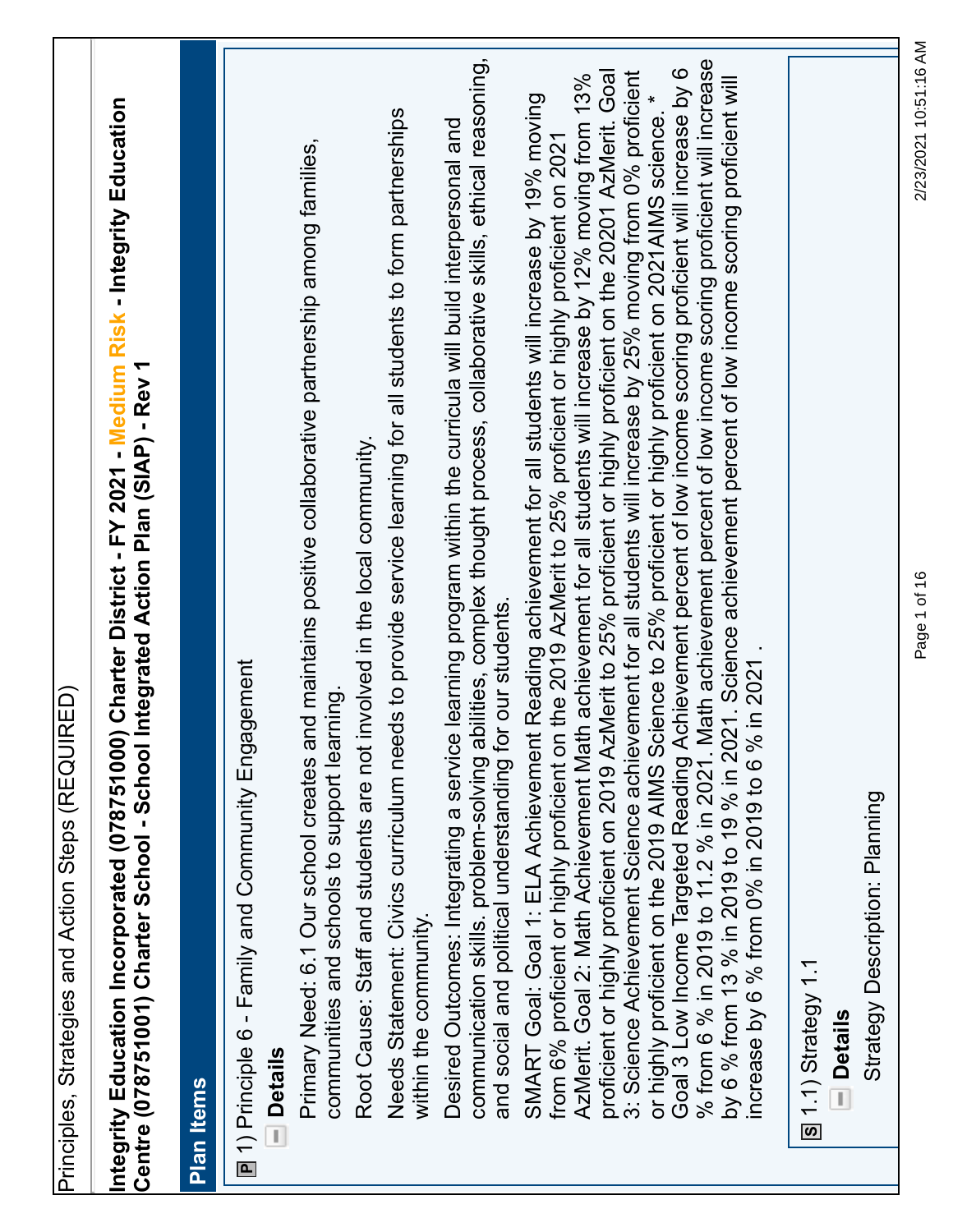| how to integrate into the civic curriculum<br>Timeline: 8/1/2020 to 10/2/2020<br>research or an evaluation that su<br>Timeline: 8/3/2020 to 10/2/2020<br>ESSA Evidence: Demonstrates<br>Action Step Description: Set-up<br><b>AS</b> 1.1.2) Committee<br>CSI<br><b>AS</b> 1.1.1) Training<br>CSI<br><b>Details</b><br><b>Details</b><br>TI SW1<br>TI SW1<br>$\overline{5}$<br>$\overline{5}$ | Action Step Description: Staff will be provided training for understanding what service learning is and<br>Person Responsible for this Action Step: Susan Scott (Organization Role: Director)                                                                                                                                                             |
|----------------------------------------------------------------------------------------------------------------------------------------------------------------------------------------------------------------------------------------------------------------------------------------------------------------------------------------------------------------------------------------------|-----------------------------------------------------------------------------------------------------------------------------------------------------------------------------------------------------------------------------------------------------------------------------------------------------------------------------------------------------------|
|                                                                                                                                                                                                                                                                                                                                                                                              |                                                                                                                                                                                                                                                                                                                                                           |
|                                                                                                                                                                                                                                                                                                                                                                                              |                                                                                                                                                                                                                                                                                                                                                           |
|                                                                                                                                                                                                                                                                                                                                                                                              |                                                                                                                                                                                                                                                                                                                                                           |
|                                                                                                                                                                                                                                                                                                                                                                                              |                                                                                                                                                                                                                                                                                                                                                           |
|                                                                                                                                                                                                                                                                                                                                                                                              | and an effort to study the effects of the intervention, ideally producing promising evidence or higher,<br>uggests how the intervention is likely to improve relevant outcomes<br>a Rationale - A well-specified logic model that is informed by<br>that will happen as part of the intervention or is underway elsewhere                                 |
|                                                                                                                                                                                                                                                                                                                                                                                              |                                                                                                                                                                                                                                                                                                                                                           |
|                                                                                                                                                                                                                                                                                                                                                                                              |                                                                                                                                                                                                                                                                                                                                                           |
|                                                                                                                                                                                                                                                                                                                                                                                              | committee to review the civic engagement course criteria.                                                                                                                                                                                                                                                                                                 |
|                                                                                                                                                                                                                                                                                                                                                                                              | Person Responsible for this Action Step: Susan Scott (Organization Role: Director)                                                                                                                                                                                                                                                                        |
| ESSA Evidence: Demonstrates                                                                                                                                                                                                                                                                                                                                                                  | and an effort to study the effects of the intervention, ideally producing promising evidence or higher,<br>research or an evaluation that suggests how the intervention is likely to improve relevant outcomes<br>a Rationale - A well-specified logic model that is informed by<br>that will happen as part of the intervention or is underway elsewhere |
| As 1.1.3) Timeline<br><b>SC</b>                                                                                                                                                                                                                                                                                                                                                              |                                                                                                                                                                                                                                                                                                                                                           |
| TI SW1<br>T <sub>S</sub> I                                                                                                                                                                                                                                                                                                                                                                   |                                                                                                                                                                                                                                                                                                                                                           |

Page 2 of 16 2/23/2021 10:51:16 AM

Page 2 of 16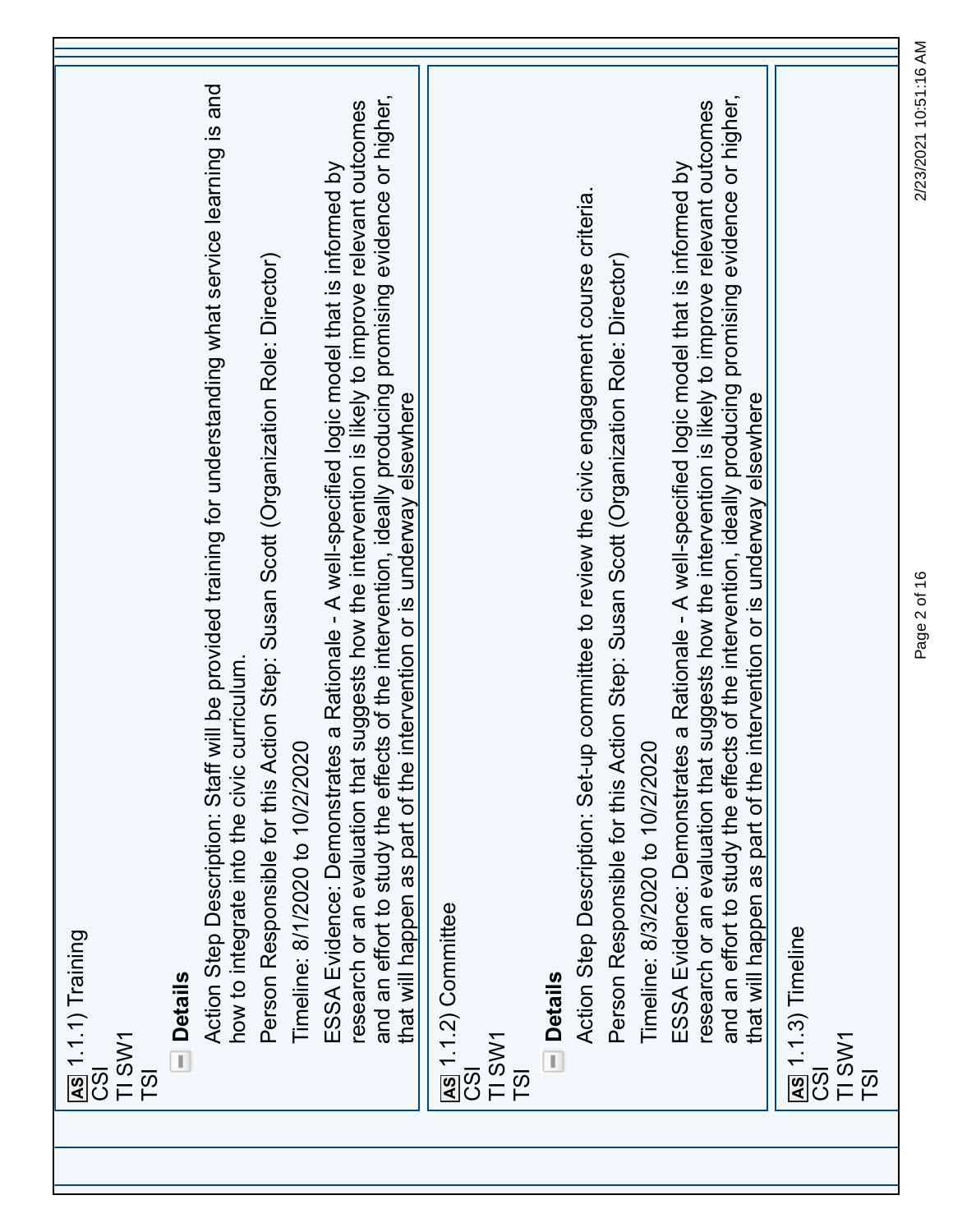| <b>Details</b>                                                                                                     |
|--------------------------------------------------------------------------------------------------------------------|
| course/project timeline<br>Action Step Description: Create                                                         |
| Person Responsible for this Action Step: Susan Scott (Organization Role: Director)                                 |
| Timeline: 8/3/2020 to 8/28/2020                                                                                    |
| ESSA Evidence:                                                                                                     |
| As 1.1.4) Grading                                                                                                  |
| <b>ISO</b>                                                                                                         |
| TI SW1                                                                                                             |
| TSI                                                                                                                |
| <b>Details</b>                                                                                                     |
| Action Step Description: Determine grading, evaluation and assessment strategies.                                  |
| Person Responsible for this Action Step: Susan Scott (Organization Role: Director)                                 |
| Timeline: 8/3/2020 to 10/5/2020                                                                                    |
| ESSA Evidence:                                                                                                     |
|                                                                                                                    |
| <b>8</b> 1.2) Strategy 1.2                                                                                         |
| <b>Details</b>                                                                                                     |
| thers<br>Strategy Description: Community par                                                                       |
|                                                                                                                    |
| <b>AS</b> 1.2.1) Outreach<br>CSI                                                                                   |
| TI SW1                                                                                                             |
| TSI                                                                                                                |
| <b>Details</b>                                                                                                     |
| Action Step Description: Committee outreach to appropriate community members to participate in<br>service learning |
| Person Responsible for this Action Step: Susan Scott (Organization Role: Director)                                 |
| Timeline: 10/5/2020 to 10/30/2020                                                                                  |
|                                                                                                                    |

Page 3 of 16 2/23/2021 10:51:16 AM

Page 3 of 16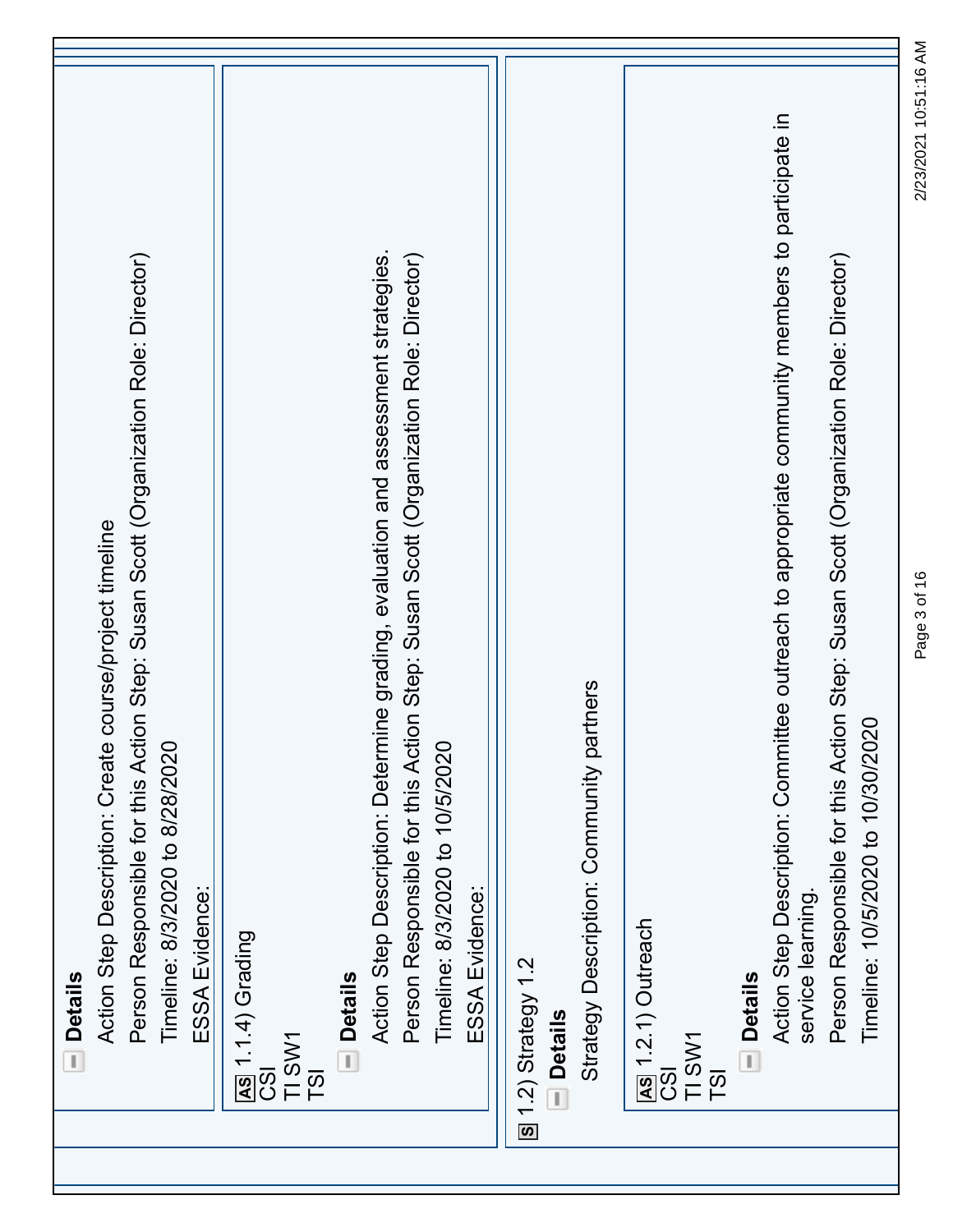| and an effort to study the effects of the intervention, ideally producing promising evidence or higher,<br>research or an evaluation that suggests how the intervention is likely to improve relevant outcomes<br>ESSA Evidence: Demonstrates a Rationale - A well-specified logic model that is informed by<br>ervention or is underway elsewhere<br>that will happen as part of the int |
|-------------------------------------------------------------------------------------------------------------------------------------------------------------------------------------------------------------------------------------------------------------------------------------------------------------------------------------------------------------------------------------------|
| $\frac{ \overline{AS} }{ CS }$ 1.2.2) Goals<br>I SW1<br>TSI                                                                                                                                                                                                                                                                                                                               |
| participating community members with goals and desired outcomes<br>Action Step Description: Provide<br><b>Details</b>                                                                                                                                                                                                                                                                     |
| Person Responsible for this Action Step: Susan Scott (Organization Role: Director)<br>Timeline: 9/28/2020 to 10/30/2020                                                                                                                                                                                                                                                                   |
| ESSA Evidence:                                                                                                                                                                                                                                                                                                                                                                            |
| $\boxed{AS}$ 1.2.3) Agreements                                                                                                                                                                                                                                                                                                                                                            |
| TI SW1<br>$\overline{3}$<br>TSI                                                                                                                                                                                                                                                                                                                                                           |
| <b>Details</b>                                                                                                                                                                                                                                                                                                                                                                            |
| Action Step Description: Develop partnership agreements                                                                                                                                                                                                                                                                                                                                   |
| Person Responsible for this Action Step: Susan Scott (Organization Role: Director)<br>Timeline: 11/2/2020 to 11/20/2020                                                                                                                                                                                                                                                                   |
| ESSA Evidence:                                                                                                                                                                                                                                                                                                                                                                            |
| $\overline{S}$ 1.3) Strategy 1.3                                                                                                                                                                                                                                                                                                                                                          |
| <b>Details</b>                                                                                                                                                                                                                                                                                                                                                                            |
| Strategy Description: Implementation                                                                                                                                                                                                                                                                                                                                                      |
| [AS] 1.3.1) Introduction to students                                                                                                                                                                                                                                                                                                                                                      |
| 2/23/2021 10:51:16 AM<br>Page 4 of 16                                                                                                                                                                                                                                                                                                                                                     |

r

Page 4 of 16 2/23/2021 10:51:16 AM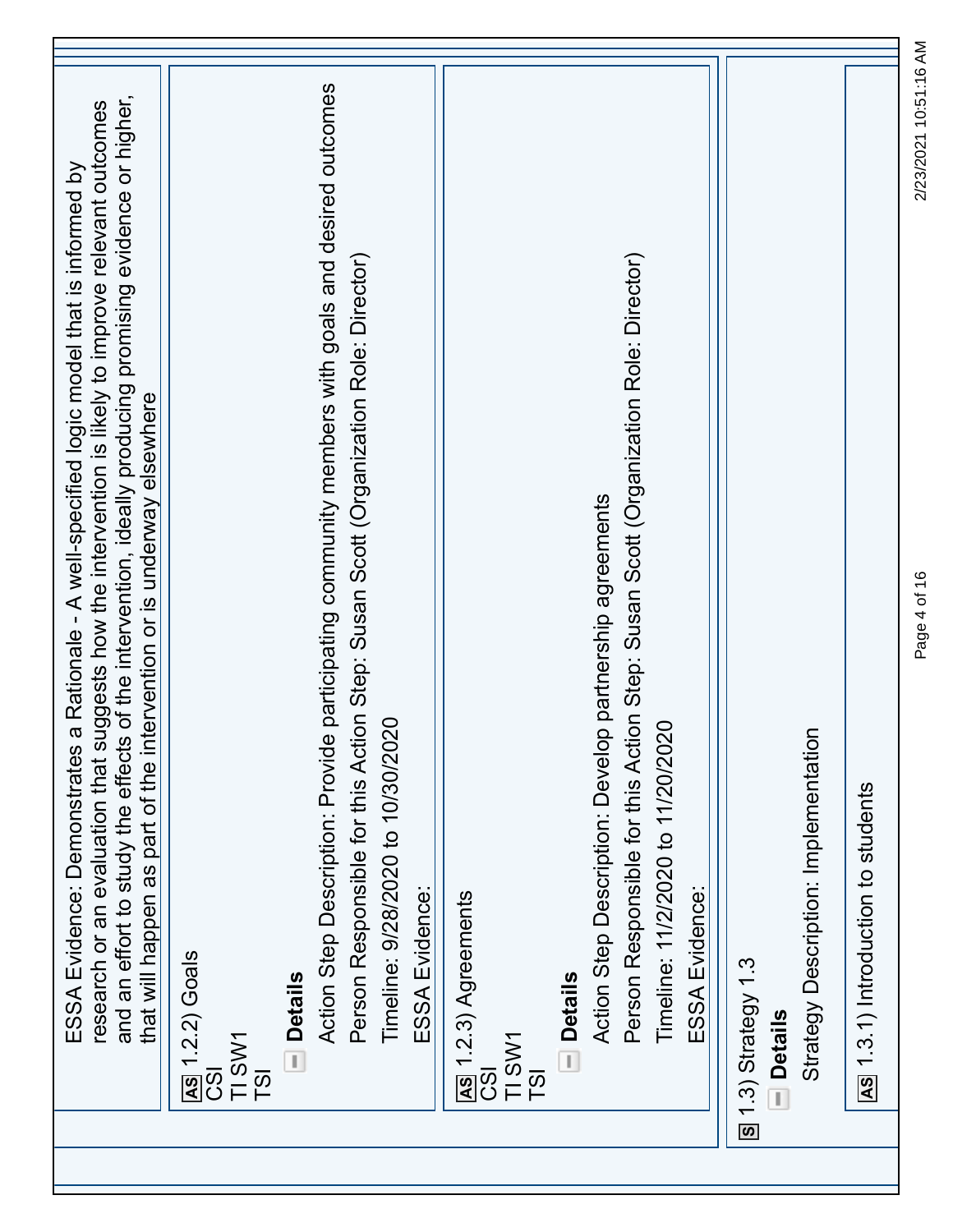| T <sub>S</sub> I                                                                                                      |  |
|-----------------------------------------------------------------------------------------------------------------------|--|
| - Details                                                                                                             |  |
| Action Step Description: Introduce service-learning project on first day of class and introduce<br>community partner. |  |
| Person Responsible for this Action Step: Susan Scott (Organization Role: Director)                                    |  |
| Timeline: 1/4/2021 to 5/20/2021                                                                                       |  |
| ESSA Evidence:                                                                                                        |  |
| As 1.3.2) Engagement                                                                                                  |  |
| TI SW1<br>$\overline{c}$<br>T <sub>S</sub>                                                                            |  |
| <b>Details</b>                                                                                                        |  |
| Action Step Description: Engage in ongoing reflection actives, evaluation and accountability<br>measures.             |  |
| ion Step: Susan Scott (Organization Role: Director)<br>Person Responsible for this Acti                               |  |
| Timeline: 1/4/2021 to 5/20/2021                                                                                       |  |
| ESSA Evidence:                                                                                                        |  |
| <b>AS</b> 1.3.3) Communication<br>CSI                                                                                 |  |
| TI SW1<br>$\overline{S}$                                                                                              |  |
| <b>Details</b>                                                                                                        |  |
| Action Step Description: Maintain ongoing communication with community partners.                                      |  |
| Person Responsible for this Action Step: Susan Scott (Organization Role: Director)                                    |  |
| Timeline: 1/4/2021 to 6/30/2021                                                                                       |  |
| ESSA Evidence:                                                                                                        |  |

Page 5 of 16 2/23/2021 10:51:16 AM

Page 5 of 16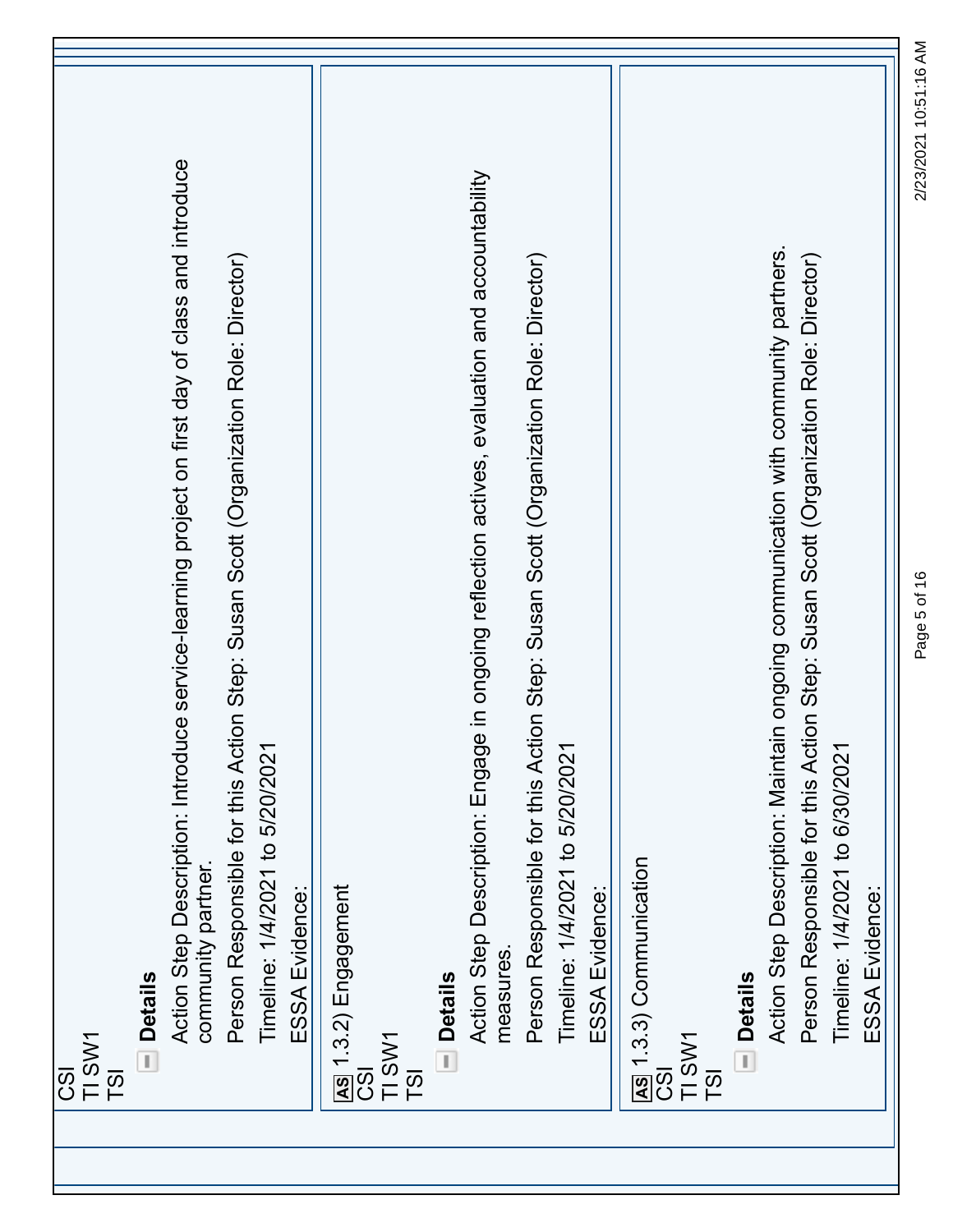| <b>S</b> 1.4) Strategy 1.4<br><b>Details</b>                                                                                        |
|-------------------------------------------------------------------------------------------------------------------------------------|
| Strategy Description: Monitor Implementations                                                                                       |
| <b>AS</b> 1.4.1) Communication<br>CSI<br>TI SW1<br>TSI                                                                              |
| <b>Details</b>                                                                                                                      |
| Action Step Description: Administration will maintain ongoing communication with community<br>partners, students, parent, and staff |
| Person Responsible for this Action Step: Susan Scott (Organization Role: Director)                                                  |
| Timeline: 8/3/2020 to 5/20/2021                                                                                                     |
| ESSA Evidence:                                                                                                                      |
| As 1.4.2) Evaluations<br>CSI                                                                                                        |
| TI SW1                                                                                                                              |
| TSI                                                                                                                                 |
| <b>Details</b>                                                                                                                      |
| Action Step Description: Conduct student and community partner service learning evaluations.                                        |
| Person Responsible for this Action Step: Susan Scott (Organization Role: Director)                                                  |
| Timeline: 5/1/2021 to 5/20/2021                                                                                                     |
| ESSA Evidence:                                                                                                                      |
| <b>AS</b> 1.4.3) Documentation<br>CSI                                                                                               |
| TI SW1                                                                                                                              |
| TSI                                                                                                                                 |
| <b>Details</b>                                                                                                                      |
| 2/23/2021 10:51:16 AM<br>Page 6 of 16                                                                                               |

Page 6 of 16 2/23/2021 10:51:16 AM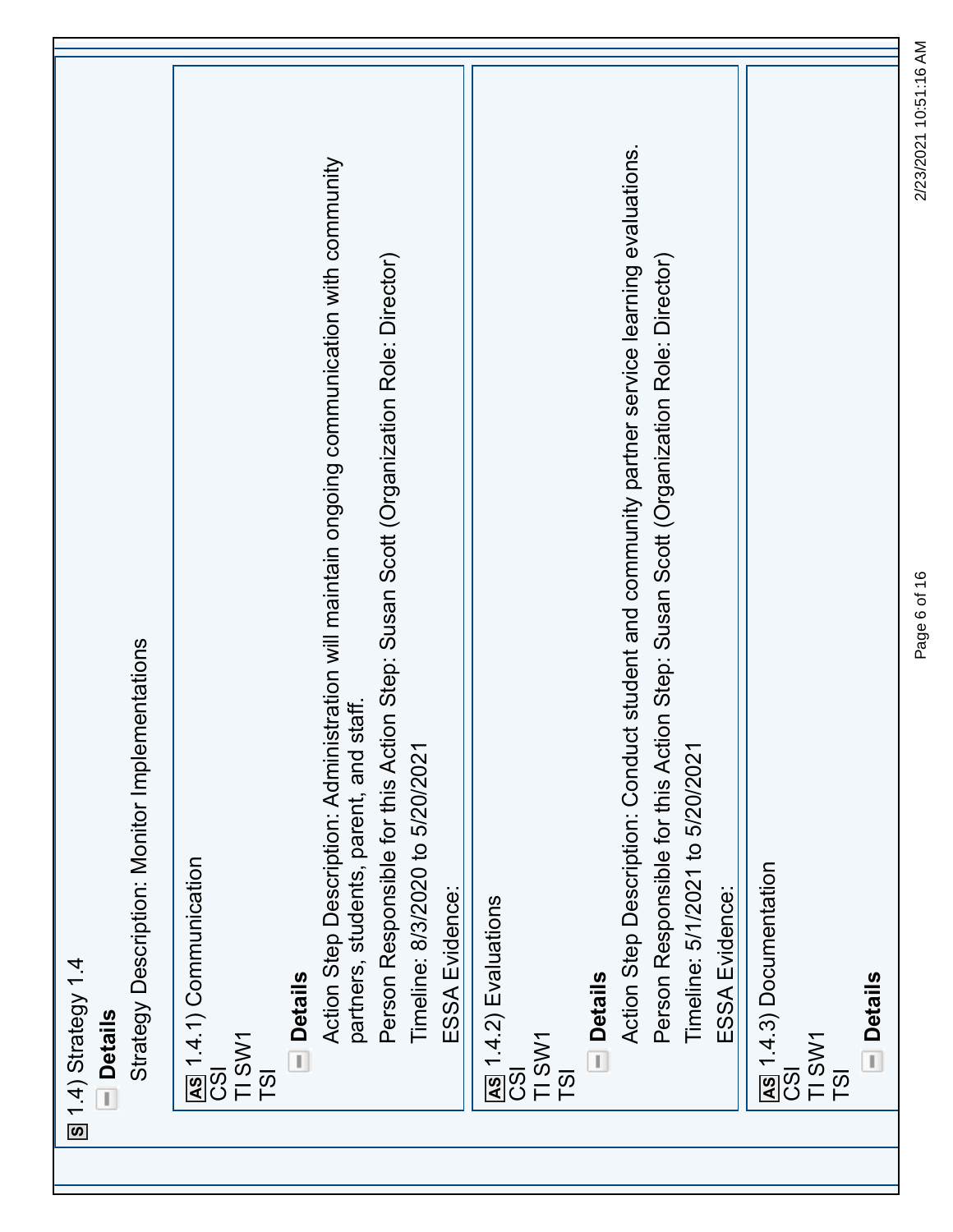| and evaluate survey results from students and staff<br>ion Step: Susan Scott (Organization Role: Director)<br>on Step: Susan Scott (Organization Role: Director)<br>and have staff complete evaluations of project<br>Action Step Description: Create<br>Person Responsible for this Acti<br>Action Step Description: Review<br>Person Responsible for this Acti<br>Timeline: 5/1/2021 to 5/20/2021<br>Timeline: 5/1/2021 to 5/20/2021<br>Timeline: 5/1/2021 to 5/20/2021<br>Strategy Description: Evaluation<br>AS 1.4.4) Staff Evaluation<br>AS 1.5.1) Survey Results<br>ESSA Evidence:<br>ESSA Evidence:<br>ESSA Evidence:<br>$\overline{S}$ 1.5) Strategy 1.5<br><b>Details</b><br><b>Details</b><br><b>Details</b><br>TI SW1<br>I SW1<br>$\overline{3}$<br><b>GSI</b><br>$\overline{5}$<br>i<br>ST<br>F | time logs/final products from students<br>Action Step Description: Collect              |
|--------------------------------------------------------------------------------------------------------------------------------------------------------------------------------------------------------------------------------------------------------------------------------------------------------------------------------------------------------------------------------------------------------------------------------------------------------------------------------------------------------------------------------------------------------------------------------------------------------------------------------------------------------------------------------------------------------------------------------------------------------------------------------------------------------------|-----------------------------------------------------------------------------------------|
|                                                                                                                                                                                                                                                                                                                                                                                                                                                                                                                                                                                                                                                                                                                                                                                                              | ion Step: Susan Scott (Organization Role: Director)<br>Person Responsible for this Acti |
|                                                                                                                                                                                                                                                                                                                                                                                                                                                                                                                                                                                                                                                                                                                                                                                                              |                                                                                         |
|                                                                                                                                                                                                                                                                                                                                                                                                                                                                                                                                                                                                                                                                                                                                                                                                              |                                                                                         |
|                                                                                                                                                                                                                                                                                                                                                                                                                                                                                                                                                                                                                                                                                                                                                                                                              |                                                                                         |
|                                                                                                                                                                                                                                                                                                                                                                                                                                                                                                                                                                                                                                                                                                                                                                                                              |                                                                                         |
|                                                                                                                                                                                                                                                                                                                                                                                                                                                                                                                                                                                                                                                                                                                                                                                                              |                                                                                         |
|                                                                                                                                                                                                                                                                                                                                                                                                                                                                                                                                                                                                                                                                                                                                                                                                              |                                                                                         |
|                                                                                                                                                                                                                                                                                                                                                                                                                                                                                                                                                                                                                                                                                                                                                                                                              |                                                                                         |
|                                                                                                                                                                                                                                                                                                                                                                                                                                                                                                                                                                                                                                                                                                                                                                                                              |                                                                                         |
|                                                                                                                                                                                                                                                                                                                                                                                                                                                                                                                                                                                                                                                                                                                                                                                                              |                                                                                         |
|                                                                                                                                                                                                                                                                                                                                                                                                                                                                                                                                                                                                                                                                                                                                                                                                              |                                                                                         |
|                                                                                                                                                                                                                                                                                                                                                                                                                                                                                                                                                                                                                                                                                                                                                                                                              |                                                                                         |
|                                                                                                                                                                                                                                                                                                                                                                                                                                                                                                                                                                                                                                                                                                                                                                                                              |                                                                                         |
|                                                                                                                                                                                                                                                                                                                                                                                                                                                                                                                                                                                                                                                                                                                                                                                                              |                                                                                         |
|                                                                                                                                                                                                                                                                                                                                                                                                                                                                                                                                                                                                                                                                                                                                                                                                              |                                                                                         |
|                                                                                                                                                                                                                                                                                                                                                                                                                                                                                                                                                                                                                                                                                                                                                                                                              |                                                                                         |
|                                                                                                                                                                                                                                                                                                                                                                                                                                                                                                                                                                                                                                                                                                                                                                                                              |                                                                                         |
|                                                                                                                                                                                                                                                                                                                                                                                                                                                                                                                                                                                                                                                                                                                                                                                                              |                                                                                         |
|                                                                                                                                                                                                                                                                                                                                                                                                                                                                                                                                                                                                                                                                                                                                                                                                              |                                                                                         |

2/23/2021 10:51:16 AM Page 7 of 16 2/23/2021 10:51:16 AM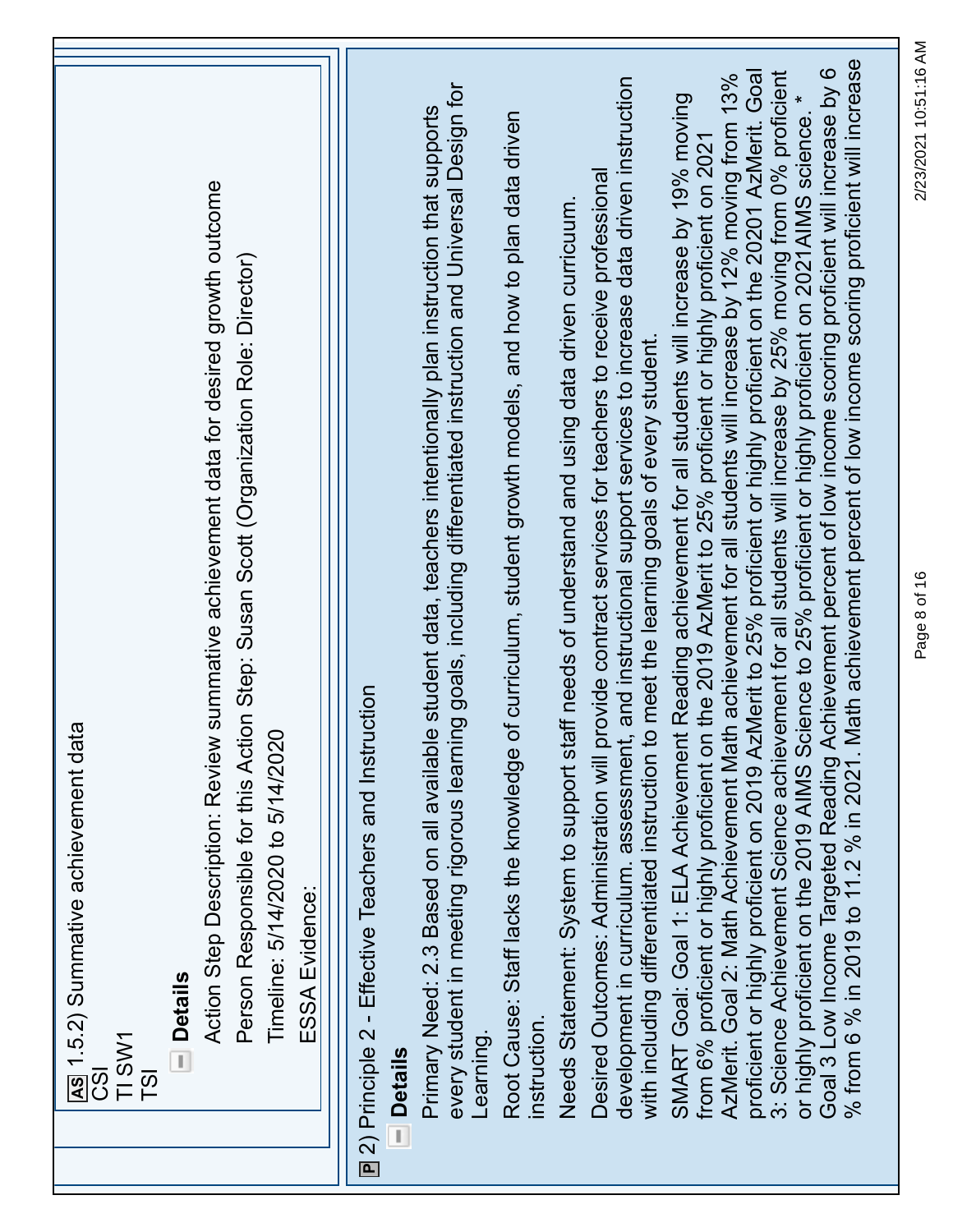| by 6 % from 13 % in 2019 to 19 % in 2021. Science achievement percent of low income scoring proficient will<br>increase by 6 % from 0% in 2019 to 6 % in 2021 .<br>instruction<br>Strategy Description: Differentiated<br>$\S$ 2.1) Strategy 2.1<br><b>Details</b> | AS 2.1.1) Individual targeted assistance<br><b>IDEA Basic</b><br>Title I LEA<br>TI SW1<br>$\overline{S}$<br>TSI | This individual will provide guidance to teachers and paraprofessional in developing interventions for<br>Action Step Description: A reading specialist has been contracted with Integrity Education Centre.<br>those students found to be at-risk. In addition, this specialist will work with individual students in<br>Person Responsible for this Action Step: Susan Scott (Organization Role: Director)<br>assessing progress and developing individual strategies for optimum success<br>Timeline: 8/10/2020 to 5/20/202<br>ESSA Evidence:<br><b>Details</b> | Specialist will provide intervention reinforcement supports to those students found to be at-risk<br>Action Step Description: A HQ Paraprofessional under the direct supervision of a HQ Reading<br><b>AS</b> 2.1.2) Intervention reinforcement<br><b>Details</b><br><b>IDEA Basic</b><br>Title I LEA<br>I SW1<br>$\overline{3}$<br>$\overline{15}$ |
|--------------------------------------------------------------------------------------------------------------------------------------------------------------------------------------------------------------------------------------------------------------------|-----------------------------------------------------------------------------------------------------------------|--------------------------------------------------------------------------------------------------------------------------------------------------------------------------------------------------------------------------------------------------------------------------------------------------------------------------------------------------------------------------------------------------------------------------------------------------------------------------------------------------------------------------------------------------------------------|-----------------------------------------------------------------------------------------------------------------------------------------------------------------------------------------------------------------------------------------------------------------------------------------------------------------------------------------------------|
|--------------------------------------------------------------------------------------------------------------------------------------------------------------------------------------------------------------------------------------------------------------------|-----------------------------------------------------------------------------------------------------------------|--------------------------------------------------------------------------------------------------------------------------------------------------------------------------------------------------------------------------------------------------------------------------------------------------------------------------------------------------------------------------------------------------------------------------------------------------------------------------------------------------------------------------------------------------------------------|-----------------------------------------------------------------------------------------------------------------------------------------------------------------------------------------------------------------------------------------------------------------------------------------------------------------------------------------------------|

Page 9 of 16 2/23/2021 10:51:16 AM

Page 9 of 16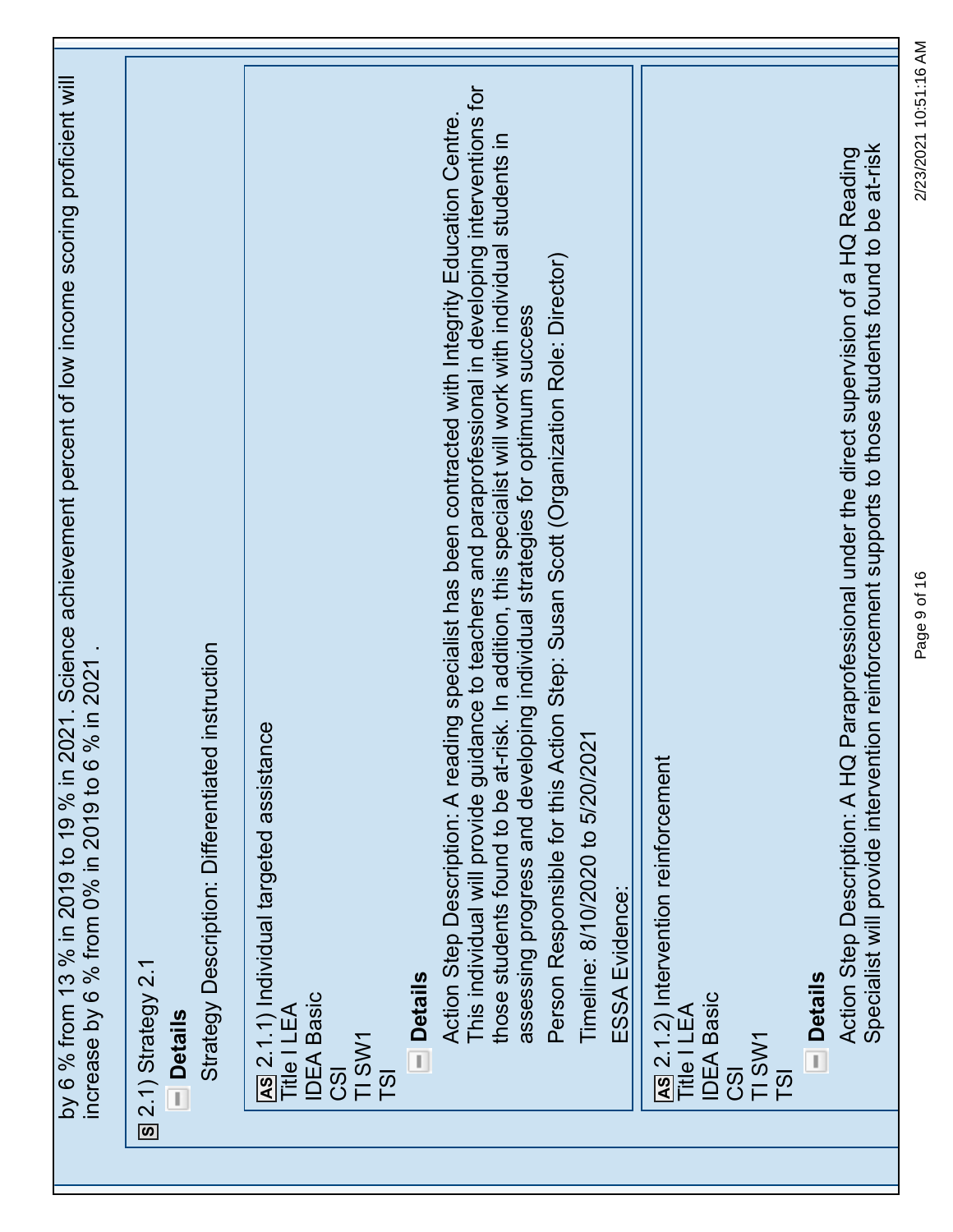| ion Step: Susan Scott (Organization Role: Director)<br>Person Responsible for this Acti<br>Timeline: 8/3/2020 to 5/24/2021<br>ESSA Evidence:                                                                                                                                                                         |  |
|----------------------------------------------------------------------------------------------------------------------------------------------------------------------------------------------------------------------------------------------------------------------------------------------------------------------|--|
| Strategy Description: Monitor implementation<br><b>S</b> 2.2) Strategy 2.2<br><b>Details</b>                                                                                                                                                                                                                         |  |
| AS 2.2.1) Evidence success criteria<br><b>IDEA Basic</b><br>TI SW1<br>$\overline{3}$<br>$\overline{5}$                                                                                                                                                                                                               |  |
| Action Step Description: Implementation of student daily progress reports along with differentiated<br>Person Responsible for this Action Step: Susan Scott (Organization Role: Director)<br>instruction will show increased benchmark scores<br>Timeline: 8/10/2020 to 5/20/202<br>ESSA Evidence:<br><b>Details</b> |  |
| implementation<br>Strategy Description: Evaluation of<br>$\S$ 2.3) Strategy 2.3<br><b>Details</b>                                                                                                                                                                                                                    |  |
| [AS] 2.3.1) Increase passing of AzM2<br><b>Details</b><br>TI SW1<br>$\overline{3}$<br>T <sub>S</sub> I                                                                                                                                                                                                               |  |

2/23/2021 10:51:16 AM Page 10 of 16 2/23/2021 10:51:16 AM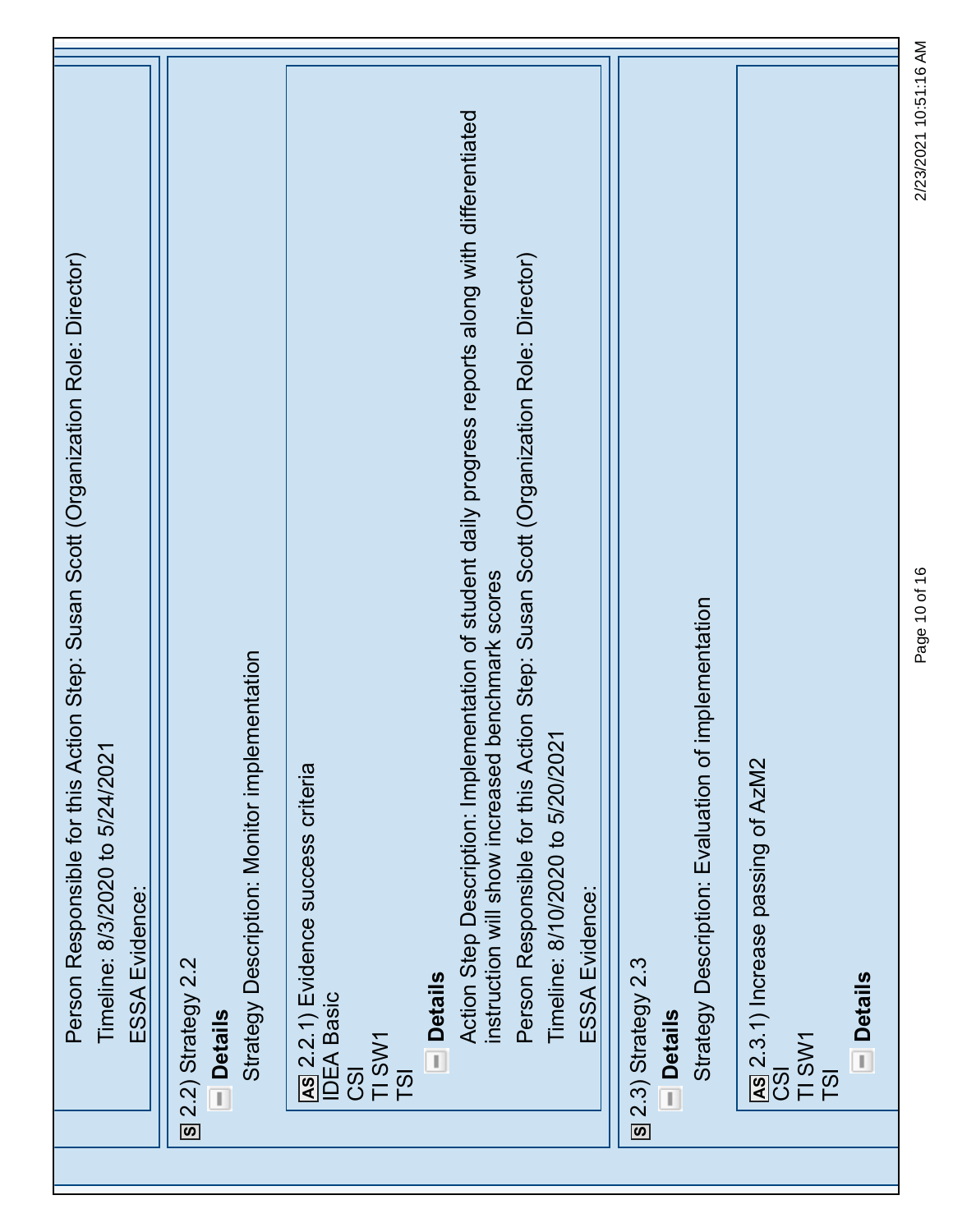| Person Responsible for this Action Step: Susan Scott (Organization Role: Director)<br>Action Step Description: Increase ELA proficiency on AzM2<br>Timeline: 3/2/2021 to 5/1/2021<br>ESSA Evidence:                                                                                                                                                                                                                                                                                                                                                                                                                                                                                                                                                                                                                                                                                                                                                                                                                                                                                                                                                                                                                                                                                                                                                                                                                                                                                                                                                                                                                                                                                                                                                                                                                                                                                                                                               |                       |
|---------------------------------------------------------------------------------------------------------------------------------------------------------------------------------------------------------------------------------------------------------------------------------------------------------------------------------------------------------------------------------------------------------------------------------------------------------------------------------------------------------------------------------------------------------------------------------------------------------------------------------------------------------------------------------------------------------------------------------------------------------------------------------------------------------------------------------------------------------------------------------------------------------------------------------------------------------------------------------------------------------------------------------------------------------------------------------------------------------------------------------------------------------------------------------------------------------------------------------------------------------------------------------------------------------------------------------------------------------------------------------------------------------------------------------------------------------------------------------------------------------------------------------------------------------------------------------------------------------------------------------------------------------------------------------------------------------------------------------------------------------------------------------------------------------------------------------------------------------------------------------------------------------------------------------------------------|-----------------------|
| % from 6 % in 2019 to 11.2 % in 2021. Math achievement percent of low income scoring proficient will increase<br>Root Cause: Staff lacks the knowledge of curriculum reviews, best practices with mentors and use of calendar<br>Goal 3 Low Income Targeted Reading Achievement percent of low income scoring proficient will increase by 6<br>proficient or highly proficient on 2019 AzMerit to 25% proficient or highly proficient on the 20201 AzMerit. Goal<br>3: Science Achievement Science achievement for all students will increase by 25% moving from 0% proficient<br>AzMerit. Goal 2: Math Achievement Math achievement for all students will increase by 12% moving from 13%<br>by 6 % from 13 % in 2019 to 19 % in 2021. Science achievement percent of low income scoring proficient will<br>increase by 6 % from 0% in 2019 to 6 % in 2021.<br>Needs Statement: Calendar used with fidelity for staff to receive professional development with online and in-<br>will provide resources to enable effective curricula implementation.<br>that is used with fidelity to work together or with an outside source to monitor, review and evaluate curricula.<br>Reading achievement for all students will increase by 19% moving<br>Desired Outcomes: With fidelity administration and teachers working together will design and assessment<br>or highly proficient on the 2019 AIMS Science to 25% proficient or highly proficient on 2021AIMS science.<br>the 2019 AzMerit to 25% proficient or highly proficient on 2021<br>Primary Need: 4.6 Our staff systematically monitors, reviews, and evaluates the implementation and<br>effectiveness of adopted curricula ensuring continuous improvement for all students<br>calendar, professional development, and<br>SMART Goal: Goal 1: ELA Achievement<br>from 6% proficient or highly proficient on<br>■ 3) Principle 4 - Effective Curriculum<br>person mentors.<br>- Details |                       |
| Strategy Description: Professional development<br><b>S</b> 3.1) Strategy 3.1<br><b>Details</b>                                                                                                                                                                                                                                                                                                                                                                                                                                                                                                                                                                                                                                                                                                                                                                                                                                                                                                                                                                                                                                                                                                                                                                                                                                                                                                                                                                                                                                                                                                                                                                                                                                                                                                                                                                                                                                                    |                       |
| Page 11 of 16                                                                                                                                                                                                                                                                                                                                                                                                                                                                                                                                                                                                                                                                                                                                                                                                                                                                                                                                                                                                                                                                                                                                                                                                                                                                                                                                                                                                                                                                                                                                                                                                                                                                                                                                                                                                                                                                                                                                     | 2/23/2021 10:51:16 AM |

Page 11 of 16 2/23/2021 10:51:16 AM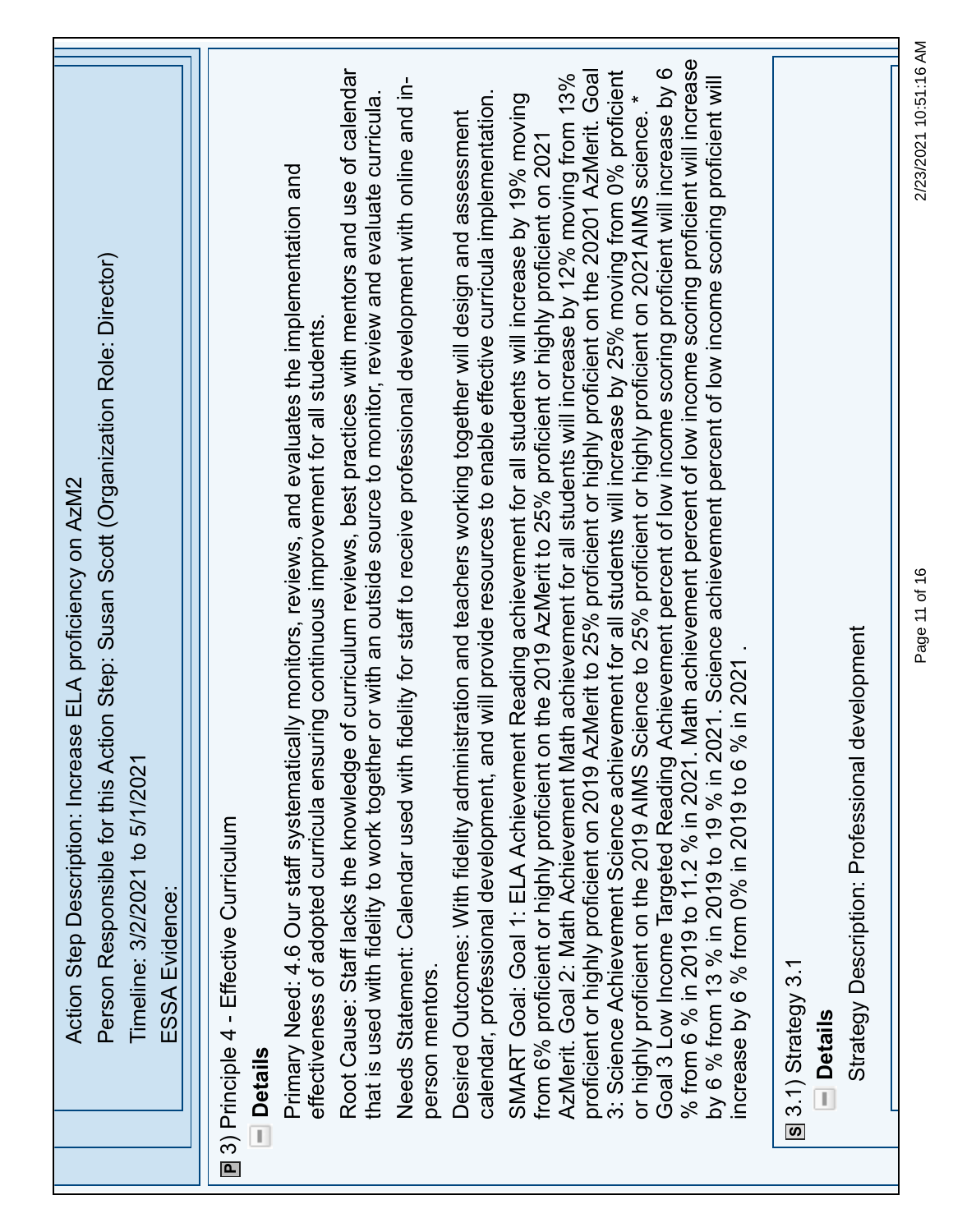| AS 3.1.1) Weekly professional development opportunities<br>$\overline{3}$                                                                                |
|----------------------------------------------------------------------------------------------------------------------------------------------------------|
| I SW1<br>$\overline{15}$                                                                                                                                 |
| - Details                                                                                                                                                |
| Action Step Description: Teachers will participate in weekly professional development opportunities<br>that encourage high student engagement and rigor. |
| Person Responsible for this Action Step: Susan Scott (Organization Role: Director)                                                                       |
| Timeline: 8/3/2020 to 5/18/2021<br>ESSA Evidence:                                                                                                        |
| AS 3.1.2) Online Mentor                                                                                                                                  |
| I SW1<br>$\overline{c}$                                                                                                                                  |
| $\overline{5}$                                                                                                                                           |
| <b>Details</b>                                                                                                                                           |
| Action Step Description: Staff will build network of online mentors to bring new ideas and experience<br>into the classroom                              |
| Person Responsible for this Action Step: Susan Scott (Organization Role: Director)                                                                       |
| Timeline: 8/3/2020 to 5/18/2021                                                                                                                          |
| ESSA Evidence:                                                                                                                                           |
| AS 3.1.3) Curriculum training<br>$\overline{c}$                                                                                                          |
| SW1<br>TSI                                                                                                                                               |
| <b>Details</b>                                                                                                                                           |
| Action Step Description: Staff will be provided time to train for best practices with current curricula.                                                 |
| Person Responsible for this Action Step: Susan Scott (Organization Role: Director)                                                                       |
| Timeline: 8/3/2020 to 5/18/2021                                                                                                                          |

Page 12 of 16 2/23/2021 10:51:16 AM

Page 12 of 16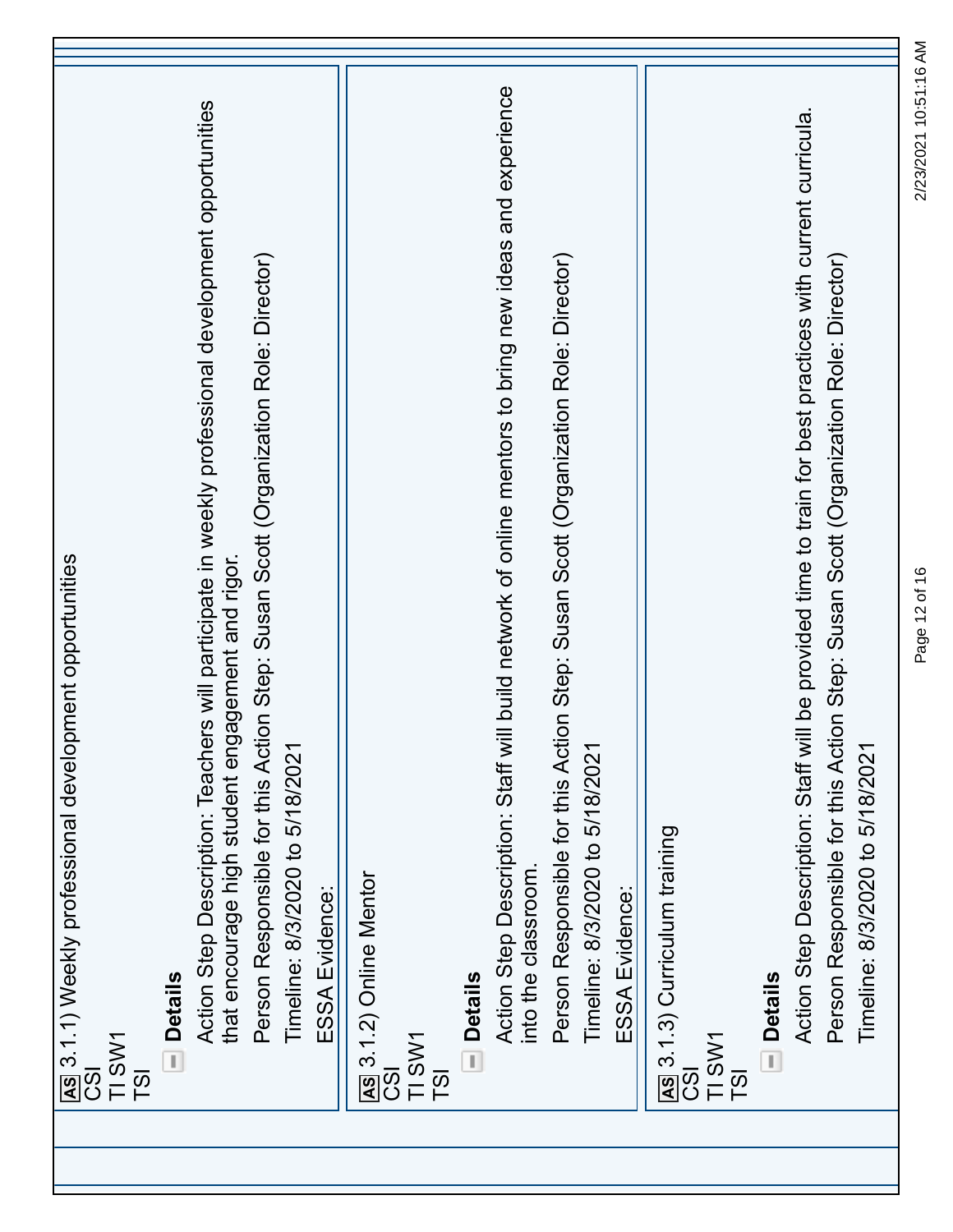| ESSA Evidence:                                                                                             |                       |
|------------------------------------------------------------------------------------------------------------|-----------------------|
| in backward design<br>Strategy Description: Teachers train<br><b>8</b> 3.2) Strategy 3.2<br><b>Details</b> |                       |
| <b>AS</b> 3.2.1) Training for charter leadership<br>CSI                                                    |                       |
| TI SW1                                                                                                     |                       |
| T <sub>S</sub> I                                                                                           |                       |
| <b>Details</b>                                                                                             |                       |
| will provide ongoing training for charter leadership<br>Action Step Description: Charter                   |                       |
| Person Responsible for this Action Step: Susan Scott (Organization Role: Director)                         |                       |
| Timeline: 8/3/2020 to 5/18/2024                                                                            |                       |
| ESSA Evidence:                                                                                             |                       |
| <b>AS</b> 3.2.2) Templete<br>CSI                                                                           |                       |
|                                                                                                            |                       |
| TI SW1<br>TSI                                                                                              |                       |
| <b>Details</b>                                                                                             |                       |
| template for backwards planning units<br>Action Step Description: Create                                   |                       |
| Person Responsible for this Action Step: Susan Scott (Organization Role: Director)                         |                       |
| Timeline: 8/3/2020 to 5/18/2021                                                                            |                       |
| ESSA Evidence:                                                                                             |                       |
| AS 3.2.3) Planning<br>CSI                                                                                  |                       |
|                                                                                                            |                       |
| TI SW1<br>T <sub>S</sub> I                                                                                 |                       |
| Page 13 of 16                                                                                              | 2/23/2021 10:51:16 AM |
|                                                                                                            |                       |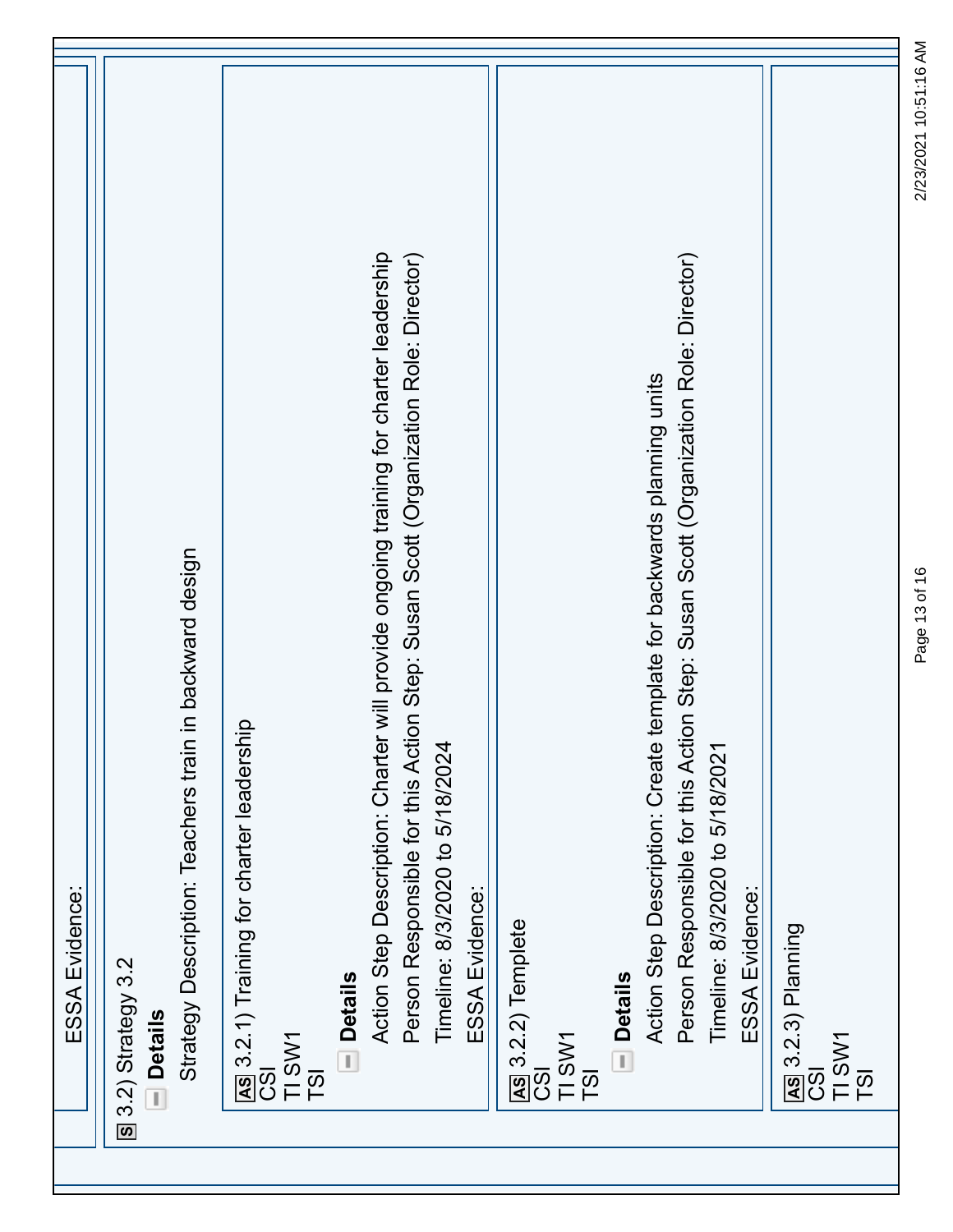| Action Step Description: Using the walk through model, administration will ensure teachers lesson<br>Action Step Description: Administration will schedule and participate in walk through observations<br>plans reflect standards based objective with backward design instructional straategies<br>Person Responsible for this Action Step: Susan Scott (Organization Role: Director)<br>Person Responsible for this Action Step: Susan Scott (Organization Role: Director)<br>Person Responsible for this Action Step: Susan Scott (Organization Role: Director)<br>Action Step Description: Staff will work together each quarter for planning<br>Strategy Description: Administrative walk through<br>Timeline: 8/14/2020 to 5/18/2021<br>Timeline: 8/3/2020 to 3/5/2021<br>AS 3.3.2) Monitor lesson plans<br>with target feedback<br>ESSA Evidence:<br>ESSA Evidence:<br>As 3.3.1) Observation<br>S 3.3) Strategy 3.3<br><b>Details</b><br><b>Details</b><br><b>Details</b><br>TI SW1<br>I SW1<br>Ţ<br>$\overline{3}$<br>$\overline{\text{S}}$<br>$\overline{1}$ SI<br>T <sub>S</sub> I<br>╒ | <b>Details</b> |
|----------------------------------------------------------------------------------------------------------------------------------------------------------------------------------------------------------------------------------------------------------------------------------------------------------------------------------------------------------------------------------------------------------------------------------------------------------------------------------------------------------------------------------------------------------------------------------------------------------------------------------------------------------------------------------------------------------------------------------------------------------------------------------------------------------------------------------------------------------------------------------------------------------------------------------------------------------------------------------------------------------------------------------------------------------------------------------------------------|----------------|
|                                                                                                                                                                                                                                                                                                                                                                                                                                                                                                                                                                                                                                                                                                                                                                                                                                                                                                                                                                                                                                                                                                    |                |
|                                                                                                                                                                                                                                                                                                                                                                                                                                                                                                                                                                                                                                                                                                                                                                                                                                                                                                                                                                                                                                                                                                    |                |
|                                                                                                                                                                                                                                                                                                                                                                                                                                                                                                                                                                                                                                                                                                                                                                                                                                                                                                                                                                                                                                                                                                    |                |
|                                                                                                                                                                                                                                                                                                                                                                                                                                                                                                                                                                                                                                                                                                                                                                                                                                                                                                                                                                                                                                                                                                    |                |
|                                                                                                                                                                                                                                                                                                                                                                                                                                                                                                                                                                                                                                                                                                                                                                                                                                                                                                                                                                                                                                                                                                    |                |
|                                                                                                                                                                                                                                                                                                                                                                                                                                                                                                                                                                                                                                                                                                                                                                                                                                                                                                                                                                                                                                                                                                    |                |
|                                                                                                                                                                                                                                                                                                                                                                                                                                                                                                                                                                                                                                                                                                                                                                                                                                                                                                                                                                                                                                                                                                    |                |
|                                                                                                                                                                                                                                                                                                                                                                                                                                                                                                                                                                                                                                                                                                                                                                                                                                                                                                                                                                                                                                                                                                    |                |
|                                                                                                                                                                                                                                                                                                                                                                                                                                                                                                                                                                                                                                                                                                                                                                                                                                                                                                                                                                                                                                                                                                    |                |
|                                                                                                                                                                                                                                                                                                                                                                                                                                                                                                                                                                                                                                                                                                                                                                                                                                                                                                                                                                                                                                                                                                    |                |
|                                                                                                                                                                                                                                                                                                                                                                                                                                                                                                                                                                                                                                                                                                                                                                                                                                                                                                                                                                                                                                                                                                    |                |
|                                                                                                                                                                                                                                                                                                                                                                                                                                                                                                                                                                                                                                                                                                                                                                                                                                                                                                                                                                                                                                                                                                    |                |
|                                                                                                                                                                                                                                                                                                                                                                                                                                                                                                                                                                                                                                                                                                                                                                                                                                                                                                                                                                                                                                                                                                    |                |
|                                                                                                                                                                                                                                                                                                                                                                                                                                                                                                                                                                                                                                                                                                                                                                                                                                                                                                                                                                                                                                                                                                    |                |
|                                                                                                                                                                                                                                                                                                                                                                                                                                                                                                                                                                                                                                                                                                                                                                                                                                                                                                                                                                                                                                                                                                    |                |
|                                                                                                                                                                                                                                                                                                                                                                                                                                                                                                                                                                                                                                                                                                                                                                                                                                                                                                                                                                                                                                                                                                    |                |
|                                                                                                                                                                                                                                                                                                                                                                                                                                                                                                                                                                                                                                                                                                                                                                                                                                                                                                                                                                                                                                                                                                    |                |
|                                                                                                                                                                                                                                                                                                                                                                                                                                                                                                                                                                                                                                                                                                                                                                                                                                                                                                                                                                                                                                                                                                    |                |
|                                                                                                                                                                                                                                                                                                                                                                                                                                                                                                                                                                                                                                                                                                                                                                                                                                                                                                                                                                                                                                                                                                    |                |
|                                                                                                                                                                                                                                                                                                                                                                                                                                                                                                                                                                                                                                                                                                                                                                                                                                                                                                                                                                                                                                                                                                    |                |
|                                                                                                                                                                                                                                                                                                                                                                                                                                                                                                                                                                                                                                                                                                                                                                                                                                                                                                                                                                                                                                                                                                    |                |
|                                                                                                                                                                                                                                                                                                                                                                                                                                                                                                                                                                                                                                                                                                                                                                                                                                                                                                                                                                                                                                                                                                    |                |

Page 14 of 16 2/23/2021 10:51:16 AM

Page 14 of 16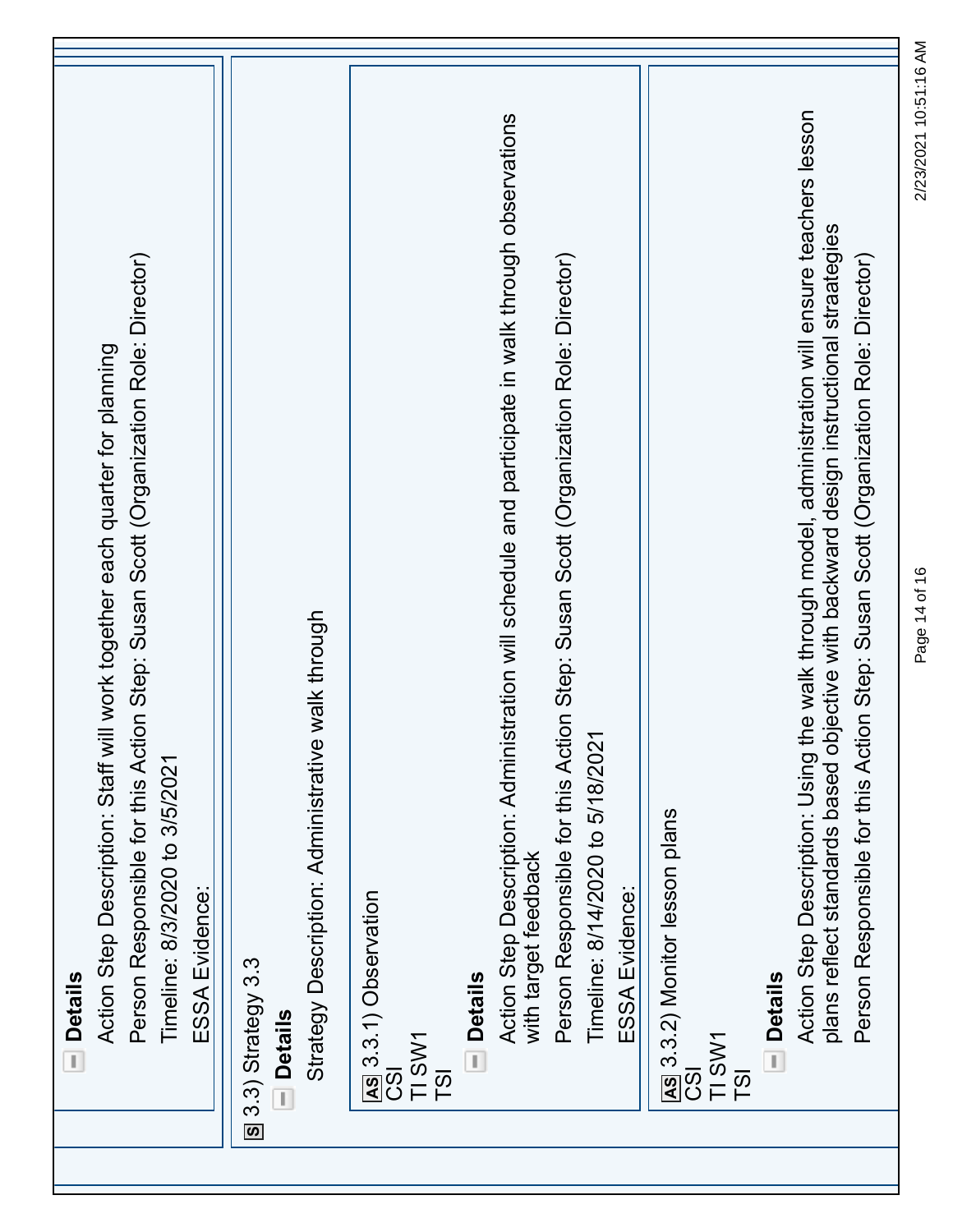| Action Step Description: Benchmark assessments will be monitored for progress growth, ensuring<br>Person Responsible for this Action Step: Susan Scott (Organization Role: Director)<br>Person Responsible for this Action Step: Susan Scott (Organization Role: Director)<br>Action Step Description: Monitor for growth using benchmarks<br>data driven, backward instruction is occurring.<br>As 3.3.3) Benchmark and progress monitoring<br>Timeline: 10/2/2020 to 3/10/2021<br>Timeline: 10/2/2020 to 3/5/2021<br>Strategy Description: Evaluating<br>ESSA Evidence:<br>ESSA Evidence:<br>ESSA Evidence:<br><b>AS</b> 3.4.2) Assesments<br>CSI<br>AS 3.4.1) Benchmark<br>CSI<br><b>S</b> 3.4) Strategy 3.4<br><b>Details</b><br><b>Details</b><br><b>Details</b><br>TI SW1<br>TI SW1<br>50<br>S<br>$\overline{15}$<br>$\overline{5}$ | Timeline: 8/14/2020 to 5/18/2021 |
|-------------------------------------------------------------------------------------------------------------------------------------------------------------------------------------------------------------------------------------------------------------------------------------------------------------------------------------------------------------------------------------------------------------------------------------------------------------------------------------------------------------------------------------------------------------------------------------------------------------------------------------------------------------------------------------------------------------------------------------------------------------------------------------------------------------------------------------------|----------------------------------|
|                                                                                                                                                                                                                                                                                                                                                                                                                                                                                                                                                                                                                                                                                                                                                                                                                                           |                                  |
|                                                                                                                                                                                                                                                                                                                                                                                                                                                                                                                                                                                                                                                                                                                                                                                                                                           |                                  |
|                                                                                                                                                                                                                                                                                                                                                                                                                                                                                                                                                                                                                                                                                                                                                                                                                                           |                                  |
|                                                                                                                                                                                                                                                                                                                                                                                                                                                                                                                                                                                                                                                                                                                                                                                                                                           |                                  |
|                                                                                                                                                                                                                                                                                                                                                                                                                                                                                                                                                                                                                                                                                                                                                                                                                                           |                                  |
|                                                                                                                                                                                                                                                                                                                                                                                                                                                                                                                                                                                                                                                                                                                                                                                                                                           |                                  |
|                                                                                                                                                                                                                                                                                                                                                                                                                                                                                                                                                                                                                                                                                                                                                                                                                                           |                                  |
|                                                                                                                                                                                                                                                                                                                                                                                                                                                                                                                                                                                                                                                                                                                                                                                                                                           |                                  |
|                                                                                                                                                                                                                                                                                                                                                                                                                                                                                                                                                                                                                                                                                                                                                                                                                                           |                                  |
|                                                                                                                                                                                                                                                                                                                                                                                                                                                                                                                                                                                                                                                                                                                                                                                                                                           |                                  |
|                                                                                                                                                                                                                                                                                                                                                                                                                                                                                                                                                                                                                                                                                                                                                                                                                                           |                                  |
|                                                                                                                                                                                                                                                                                                                                                                                                                                                                                                                                                                                                                                                                                                                                                                                                                                           |                                  |
|                                                                                                                                                                                                                                                                                                                                                                                                                                                                                                                                                                                                                                                                                                                                                                                                                                           |                                  |
|                                                                                                                                                                                                                                                                                                                                                                                                                                                                                                                                                                                                                                                                                                                                                                                                                                           |                                  |
|                                                                                                                                                                                                                                                                                                                                                                                                                                                                                                                                                                                                                                                                                                                                                                                                                                           |                                  |
|                                                                                                                                                                                                                                                                                                                                                                                                                                                                                                                                                                                                                                                                                                                                                                                                                                           |                                  |
|                                                                                                                                                                                                                                                                                                                                                                                                                                                                                                                                                                                                                                                                                                                                                                                                                                           |                                  |
|                                                                                                                                                                                                                                                                                                                                                                                                                                                                                                                                                                                                                                                                                                                                                                                                                                           |                                  |
|                                                                                                                                                                                                                                                                                                                                                                                                                                                                                                                                                                                                                                                                                                                                                                                                                                           |                                  |
|                                                                                                                                                                                                                                                                                                                                                                                                                                                                                                                                                                                                                                                                                                                                                                                                                                           |                                  |
|                                                                                                                                                                                                                                                                                                                                                                                                                                                                                                                                                                                                                                                                                                                                                                                                                                           |                                  |
|                                                                                                                                                                                                                                                                                                                                                                                                                                                                                                                                                                                                                                                                                                                                                                                                                                           |                                  |
|                                                                                                                                                                                                                                                                                                                                                                                                                                                                                                                                                                                                                                                                                                                                                                                                                                           |                                  |

Page 15 of 16 2/23/2021 10:51:16 AM

Page 15 of 16